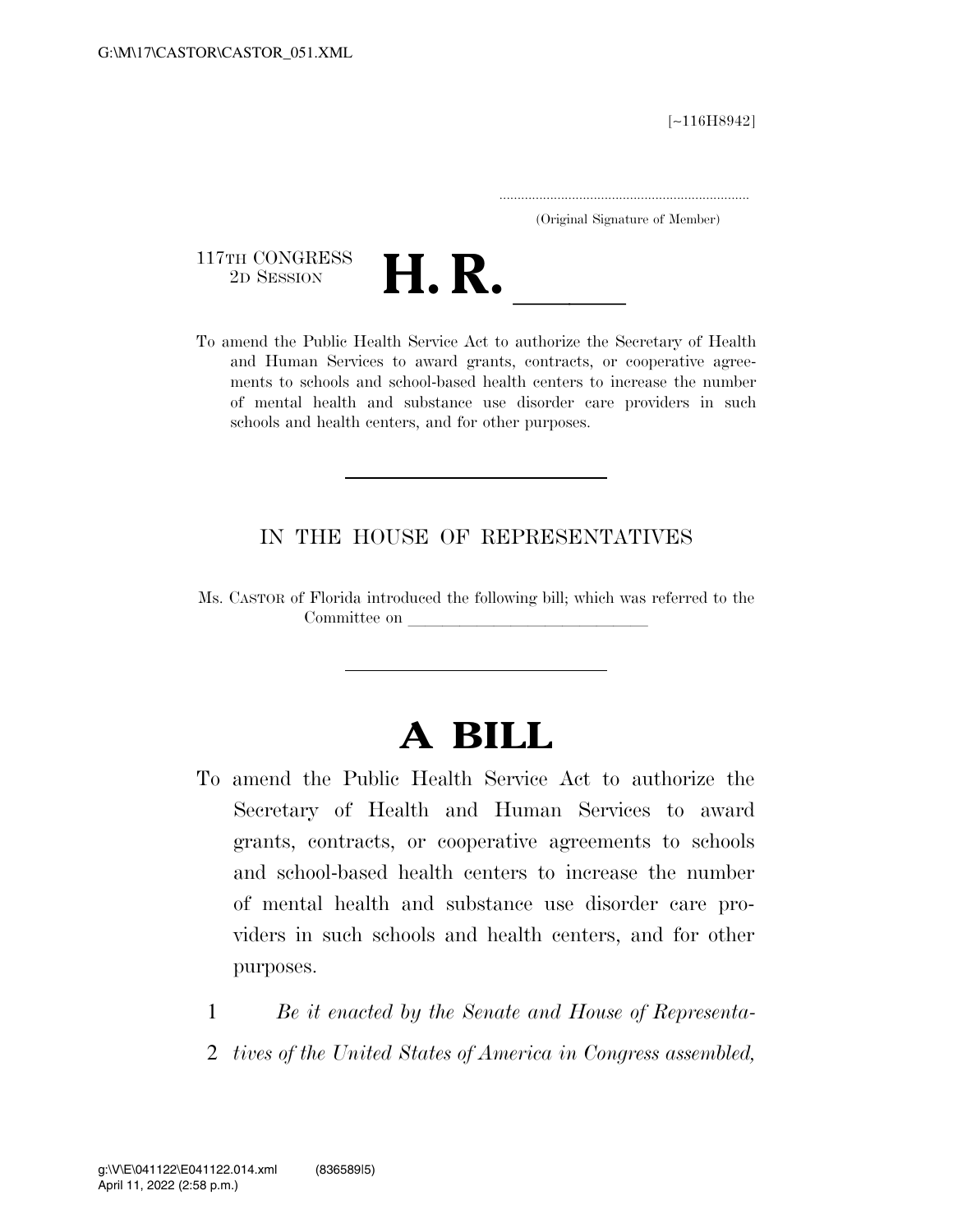$\mathfrak{D}$ 

## **SECTION 1. SHORT TITLE.**

 This Act may be cited as the ''Advancing Student Services In Schools Today Act'' or the ''ASSIST Act''. **SEC. 2. PROGRAM TO INCREASE MENTAL HEALTH AND SUBSTANCE USE DISORDER CARE PRO- VIDERS IN SCHOOLS AND SCHOOL-BASED HEALTH CENTERS.** 

 Subpart I of part D of title III of the Public Health Service Act (42 U.S.C. 254b et seq.) is amended by adding at the end the following:

**''SEC. 330O. PROGRAM TO INCREASE MENTAL HEALTH AND** 

 **SUBSTANCE USE DISORDER CARE PRO- VIDERS IN SCHOOLS AND SCHOOL-BASED HEALTH CENTERS.** 

 ''(a) IN GENERAL.—Not later than 3 months after the date of enactment of this section, the Secretary, in consultation with the Secretary of Education, shall award grants, contracts, or cooperative agreements to eligible en- tities to increase the number of mental health and sub- stance use disorder care providers in schools and health centers served by such entities.

 ''(b) APPLICATION.—An eligible entity seeking an award under this section shall submit an application to the Secretary at such time, in such manner, and con- taining such information as the Secretary may require, in-cluding a description of—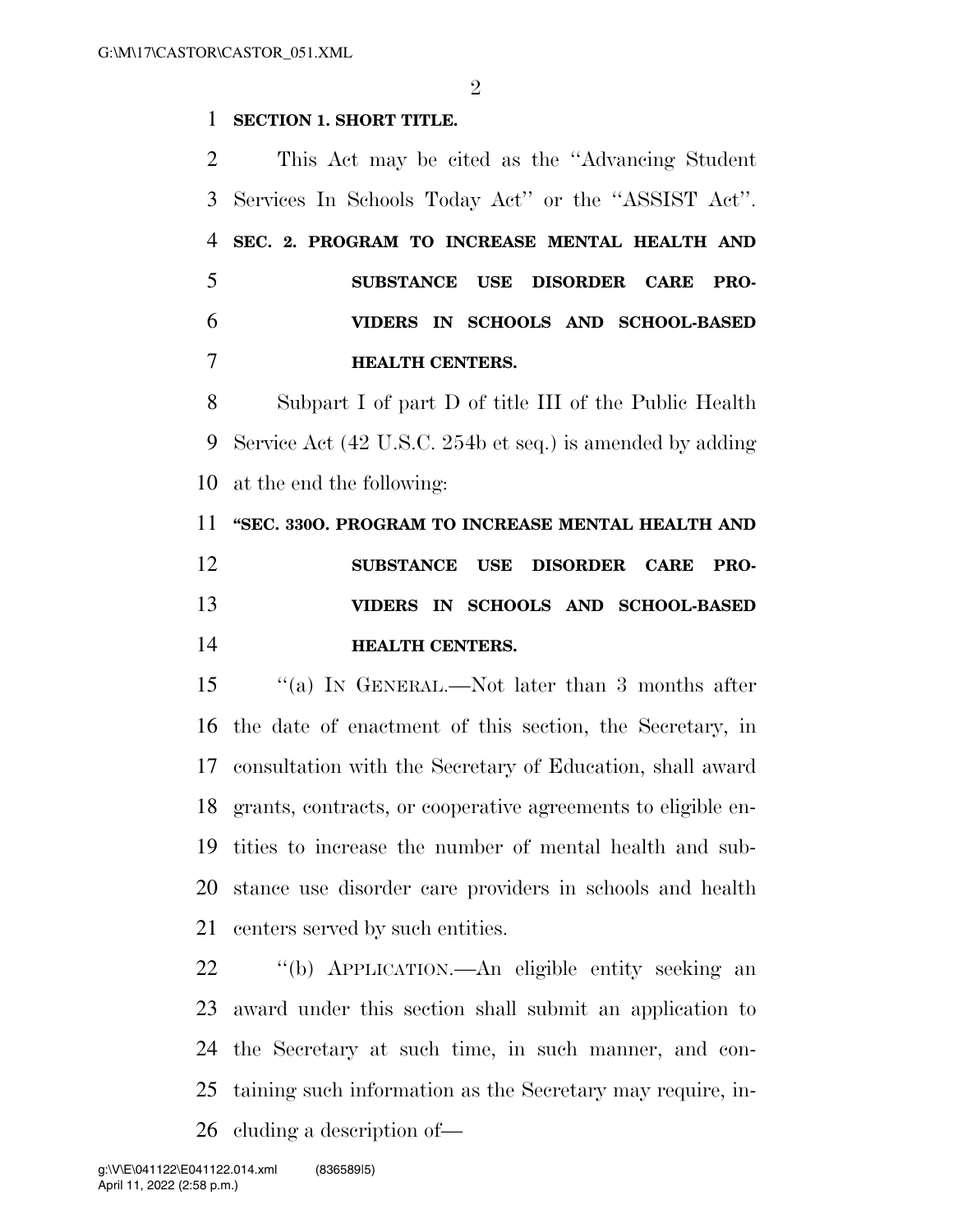1 ''(1) the mental health and substance use dis- order needs of the student population served by the eligible entity; and

 $\frac{4}{2}$  ''(2) with respect to the student population served by the eligible entity, how the eligible entity will ensure that the mental health and substance use disorder care providers supported by the eligible en- tity, and the services administered by such pro- viders, are culturally competent and linguistically appropriate.

 ''(c) RESTRICTION.—No funds made available through an award under this section may be used for a threat assessment team.

''(d) REPORTING.—

 ''(1) ELIGIBLE ENTITY REPORTING.—Eligible entities receiving an award under this section shall submit an annual report to the Secretary accom- panied by such information as the Secretary may re-quire, including—

20 "'(A) the number of mental health and sub- stance use disorder care providers working at 22 the schools or health centers served by the eligi- ble entity, and the number of such providers supported through the award;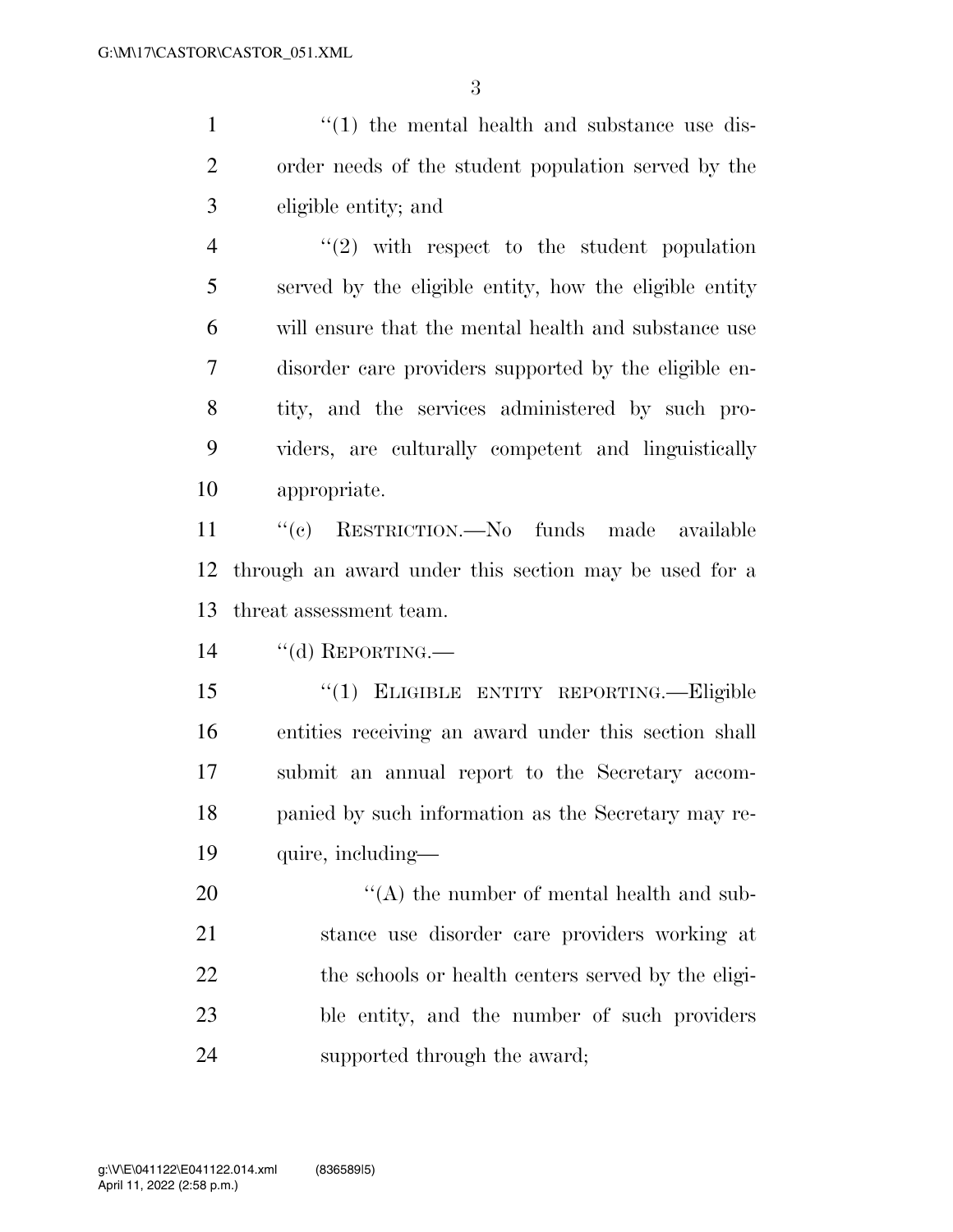| $\mathbf{1}$   | "(B) the types of services provided by the            |
|----------------|-------------------------------------------------------|
| $\overline{2}$ | mental health and substance use disorder care         |
| 3              | providers and the efficacy of such services;          |
| 4              | $\lq\lq$ (C) the practices used by the schools or     |
| 5              | health centers served by the eligible entity to       |
| 6              | recruit and retain mental health and substance        |
| 7              | use disorder care providers; and                      |
| 8              | $\lq\lq$ (D) the rates of retention of mental         |
| 9              | health and substance use disorder care pro-           |
| 10             | viders at the school or health center.                |
| 11             | "(2) SECRETARY.—Not later than 18 months              |
| 12             | after the date of enactment of this section, and an-  |
| 13             | nually thereafter, the Secretary shall submit to Con- |
| 14             | gress a report on the effectiveness of the awards     |
| 15             | under this section.                                   |
| 16             | "(e) DEFINITIONS.—In this section:                    |
| 17             | "(1) ELIGIBLE ENTITY.—The term 'eligible en-          |
| 18             | tity' means—                                          |
| 19             | $\lq\lq$ a local educational agency, as defined       |
| 20             | in section 8101 of the Elementary and Sec-            |
| 21             | ondary Education Act of 1965;                         |
| 22             | $\lq\lq (B)$ an institution of higher education, as   |
| 23             | defined in section 101 of the Higher Education        |
| 24             | Act of 1965;                                          |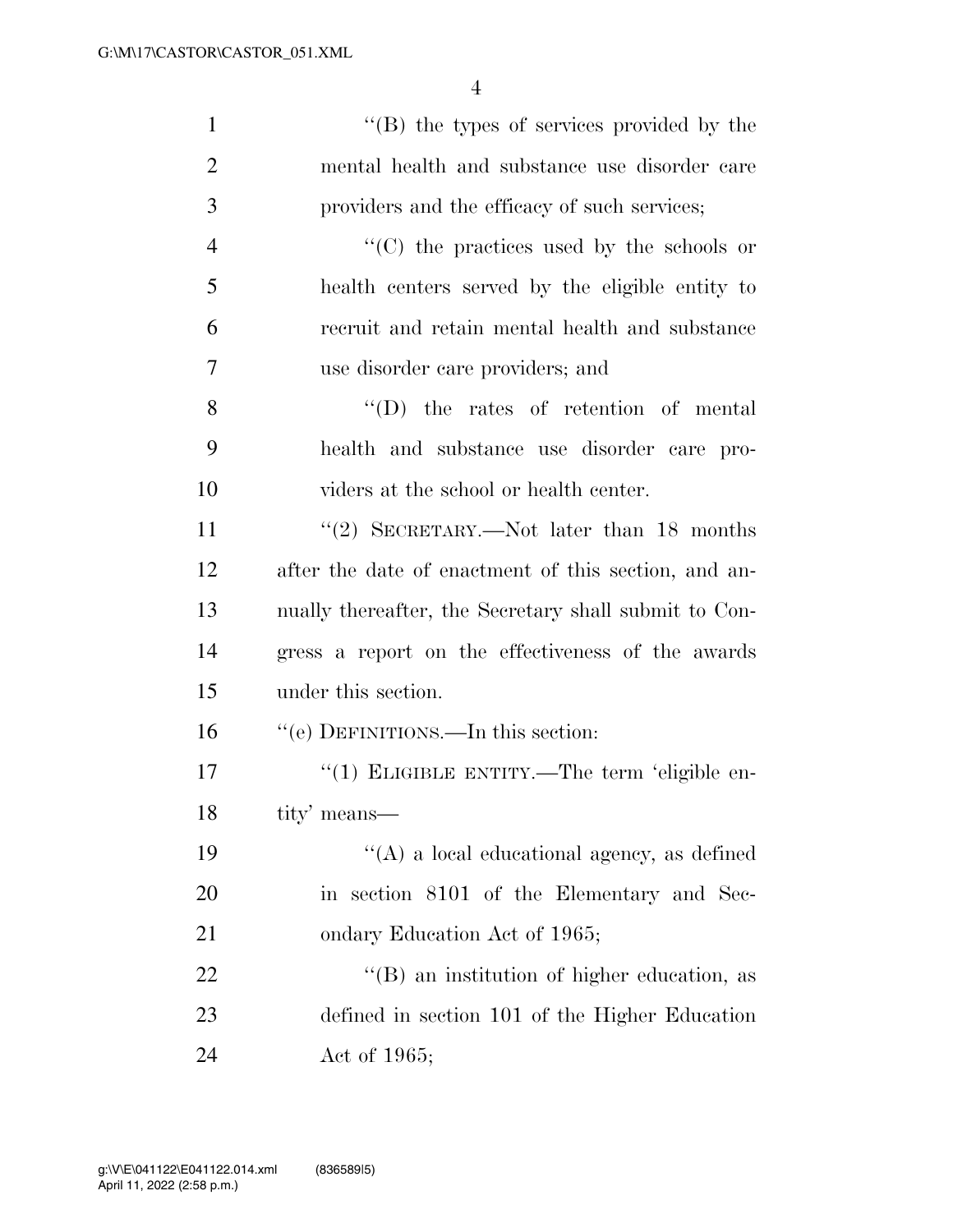| $\mathbf{1}$   | "(C) a school operated by the Bureau of              |
|----------------|------------------------------------------------------|
| $\overline{2}$ | Indian Affairs; or                                   |
| 3              | $\lq\lq$ a school-based health center, as de-        |
| $\overline{4}$ | fined in section $399Z-1(a)(3)$ .                    |
| 5              | "(2) MENTAL HEALTH AND SUBSTANCE USE                 |
| 6              | DISORDER CARE PROVIDER.—The term 'mental             |
| 7              | health and substance use disorder care provider'     |
| 8              | means an individual who is licensed or credentialed  |
| 9              | to provide mental health and substance use disorder  |
| 10             | services, including—                                 |
| 11             | $\lq\lq$ (A) a school counselor;                     |
| 12             | "(B) a school psychologist or any other              |
| 13             | psychologist;                                        |
| 14             | $\lq\lq$ (C) a psychiatrist who specializes in child |
| 15             | or adolescent psychiatry;                            |
| 16             | $\lq\lq$ (D) a school social worker;                 |
| 17             | $\lq\lq(E)$ a peer support specialist or peer re-    |
| 18             | covery coach; and                                    |
| 19             | $\lq\lq(F)$ other providers, as the Secretary de-    |
| 20             | termines appropriate.".                              |
| 21             | SEC. 3. INCREASING THE APPLICABLE FMAP FOR STATE     |
| 22             | <b>EXPENDITURES ATTRIBUTABLE TO CERTAIN</b>          |
| 23             | <b>BEHAVIORAL HEALTH SERVICES.</b>                   |
| 24             | Section 1905 of the Social Security Act (42 U.S.C.   |
| 25             | $1396d$ ) is amended—                                |